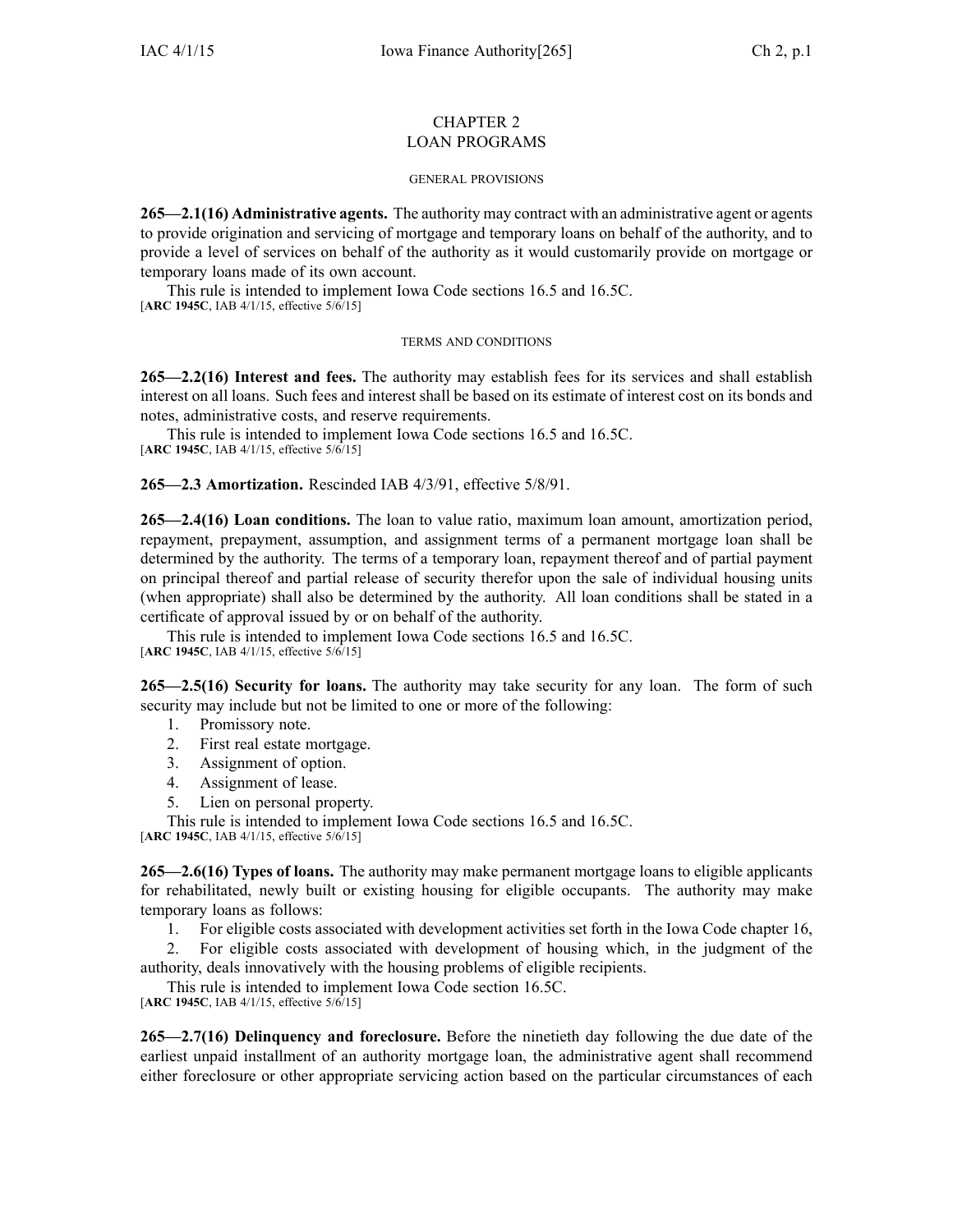mortgage. The authority, upon determination that no other course of action will cure the delinquency, may direct the administrative agen<sup>t</sup> to promptly initiate foreclosure proceedings.

This rule is intended to implement Iowa Code section [16.4\(1\)](https://www.legis.iowa.gov/docs/ico/section/16.4.pdf).

**265—2.8(16) Application processing.** Procedures, instructions and guidelines for receipt and processing of applications for authority mortgage loans and temporary loans, and other actions necessary or desirable for implementation and administration of the authority's programs may be established and modified from time to time by the executive director, with the approval thereof by the authority, at all times consistent with the Act and these rules.

This rule is intended to implement Iowa Code section [17A.3\(1\)](https://www.legis.iowa.gov/docs/ico/section/17A.3.pdf)*"b."*

**265—2.9(16) Mortgage purchase or loans to lenders for existing, newly built single-family or multifamily housing—general information.** For the purpose of providing permanen<sup>t</sup> mortgage loans for purchase or refinance of existing or newly built single-family or multifamily housing, the authority may provide loan funds to <sup>a</sup> mortgage lender either by <sup>a</sup> loan to such lender, or by authority purchase, or advance commitment to purchase <sup>a</sup> mortgage from <sup>a</sup> mortgage lender.

**2.9(1)** *Eligible recipients.* Families who are of low and moderate income.

**2.9(2)** *Applicability to authority programs.* The authority may, by means of <sup>a</sup> loan to <sup>a</sup> mortgage lender, or purchase of <sup>a</sup> mortgage from <sup>a</sup> mortgage lender, provide permanen<sup>t</sup> mortgage loans for special needs housing, area preservation, or refinance of Iowa homesteading loans.

**2.9(3)** *Application procedure for mortgage lenders.* Specific instructions concerning application procedures will be contained in the authority's processing procedures, instructions and guidelines promulgated pursuan<sup>t</sup> to 265—2.8(16).

**2.9(4)** *Allocation of bond proceeds among mortgage lenders.* The authority may allocate bond proceeds in principal amounts and at rates of interest among mortgage lenders on the basis of the total amount of funds available, the amount of funds and interest specified in the individual reques<sup>t</sup> of each mortgage lender, and the ability in the judgment of the authority, of each mortgage lender to fully utilize the funds for the purposes intended.

**2.9(5)** *Discount of authority loans.* In order to attain consistency between interest on authority obligations and on authority loans to lenders or mortgages purchased, the authority may, by means of discount of loan principal or mortgage purchase price, adjust the effective yield of such loans or mortgages purchased.

**2.9(6)** *Procedures for commitment and disbursement by mortgage lenders with respec<sup>t</sup> to new mortgage loans as <sup>a</sup> result of an authority loan or mortgage purchase.* Specific instructions concerning procedures for commitment and disbursement by mortgage lenders will be contained in the authority's processing procedures, instructions and guidelines promulgated pursuan<sup>t</sup> to 265—2.8(16).

This rule is intended to implement Iowa Code sections [16.5C](https://www.legis.iowa.gov/docs/ico/section/16.5C.pdf), [16.38](https://www.legis.iowa.gov/docs/ico/section/16.38.pdf), and [16.39](https://www.legis.iowa.gov/docs/ico/section/16.39.pdf). [**ARC 1945C**, IAB 4/1/15, effective 5/6/15]

**265—2.10(16) Assumption of mortgages.** Where such permission is required or contemplated by the mortgage documents, the Iowa finance authority will gran<sup>t</sup> written permission for <sup>a</sup> subsequent buyer of <sup>a</sup> home financed by an IFA mortgage to assume the outstanding mortgage loan if all of the conditions established in these rules are met.

**2.10(1)** *Eligible assumptions.* The buyer or buyers meet all of the requirements of an eligible mortgagor under IFA guidelines relating to mortgages issued under <sup>a</sup> particular series of bonds excep<sup>t</sup> that no income restrictions shall apply.

**2.10(2)** *Rate of prepayments.* The prepayments received by the Iowa finance authority for <sup>a</sup> given series of mortgages must equal or exceed the rate of prepayments that was anticipated in structuring the principal repaymen<sup>t</sup> dates and amounts for that series of bonds.

This rule is intended to implement Iowa Code section [16.38](https://www.legis.iowa.gov/docs/ico/section/16.38.pdf).

[**ARC 1945C**, IAB 4/1/15, effective 5/6/15]

[Filed 5/11/77, Notice 4/6/77—published 6/1/77, effective 7/6/77] [Filed 3/4/81, Notice 12/10/80—published 3/18/81, effective 4/22/81]